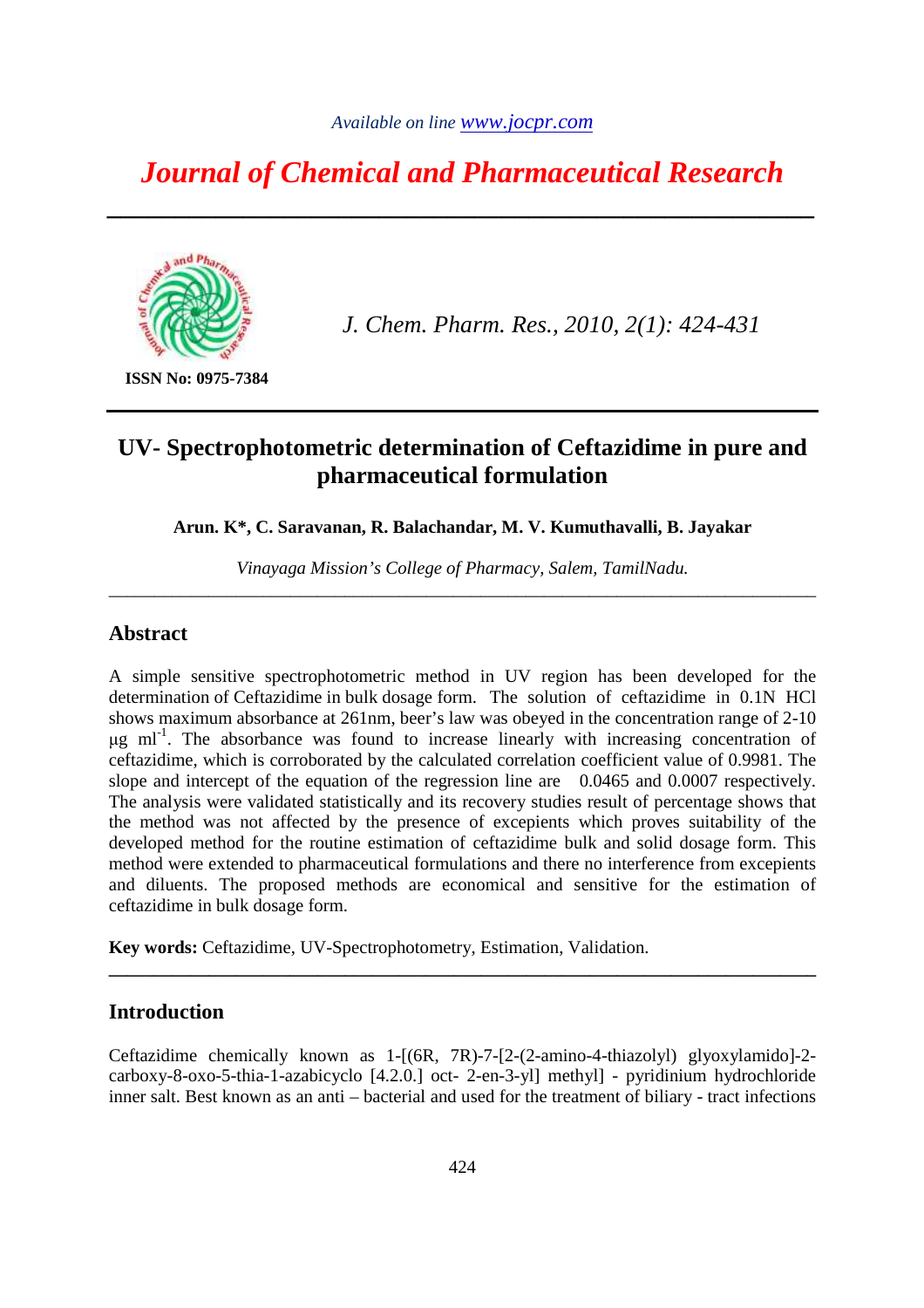cystic fibrosis. A few HPLC methods have been reported for ceftazidime in biological fluids literature survey [17-24] reveals that there is no visible and UV methods have been reported.

*\_\_\_\_\_\_\_\_\_\_\_\_\_\_\_\_\_\_\_\_\_\_\_\_\_\_\_\_\_\_\_\_\_\_\_\_\_\_\_\_\_\_\_\_\_\_\_\_\_\_\_\_\_\_\_\_\_\_\_\_\_\_\_\_\_\_\_\_\_\_\_\_\_\_\_\_* 



The present study is to develop an accurate and reliable UV method for determination of ceftazidime in solid dosage form. Our investigation aimed to develop a simple rapid precise accurate and economical visible spectrophotometric method.

# **Materials and Methods**

A shimadzu UV - visible spectrophotometer model 160 with matched pair of quartz cell (1.0cm path) was employed for absorption measurements [4-16]. Ceftazidime sample were obtained from KAPL Bangalore. Hydrochloric acid used was AR grade.

### **Preparation of standard stock solution**

Ceftazidime 100 mg were accurately weighed and dissolved in 100 ml of 0.1N HCl to give stock solution (1000  $\mu$ g ml<sup>-1</sup>). Aliquots of 100  $\mu$ g ml<sup>-1</sup> solution were suitably diluted with 0.1N HCl to give final concentrations.

### **Selection of wavelengths**

The 2 µg/ml of standard solution was scanned between 200-300 nm and found that the peak at 261 nm Showed maximum absorption.

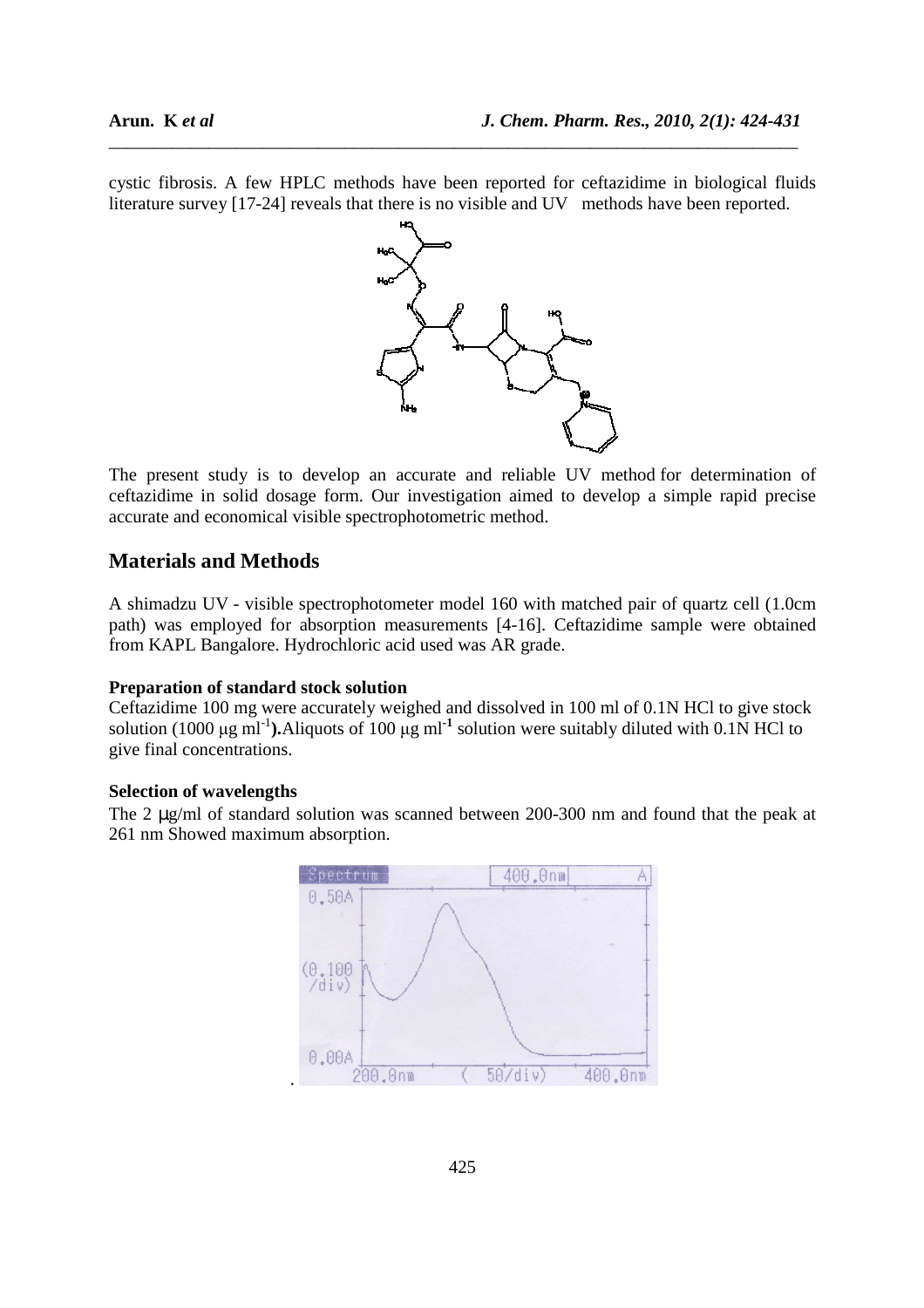# **Results and Discussion**

### **Recovery study**

Recovery studies were carried out by adding a known quantity of pure drug to a free analysis formulation and the proposed method was followed. The result of analysis the recovery studies presented in table-1 .The percentage recovery values indicates that there no interference from the excepients (s) present in the formulation that developed method is found to be sensitive accurate precise and most reproducible. It can be used for the routine quality control analysis of ceftazidime bulk drug too.

*\_\_\_\_\_\_\_\_\_\_\_\_\_\_\_\_\_\_\_\_\_\_\_\_\_\_\_\_\_\_\_\_\_\_\_\_\_\_\_\_\_\_\_\_\_\_\_\_\_\_\_\_\_\_\_\_\_\_\_\_\_\_\_\_\_\_\_\_\_\_\_\_\_\_\_\_* 

### **Tabel-1; Analysis of Formulation**

| Formulation | Label claim | Amt<br>found | %found | $%$ RSD $*$ | %Recovery |
|-------------|-------------|--------------|--------|-------------|-----------|
| Form-1      | 1000mg      | 999.850      | 99.81  | 0.781       | 99.91     |

\*Average of three determinations

The proposed method for estimation of ceftazidime in pharmaceutical formulation was found to be simple, accurate, economical and rapid. The interference of interfering component was neglected by selecting the proper λmax for the component of interest. The standard deviation by proposed method in ceftazidime formulation was 0.0085. The values of coefficient of variation were satisfactorily low. The method was validated to ensure accuracy and reproducibility. The recovery for ceftazidime was found to be 99.91. The recovery studies and statistical data for the method were found to be satisfactory and therefore the method can be used for routine analysis.

### **Tabel-2; Optical and Regression Characteristics, Precision and Accuracy of the proposed method for Ceftazidime [1-3]**

| <b>Parameters</b>                                          | <b>Values</b>                |
|------------------------------------------------------------|------------------------------|
| $\lambda$ max $(nm)$                                       | 261                          |
| Beers law limit $(\mu g \text{ ml}^{-1})$                  | $2-10 \mu g \text{ ml}^{-1}$ |
| Molar absorptivity, $(1 \text{ mol}^{-1} \text{ cm}^{-1})$ | $5.210X10^{-3}$              |
| Slope(b)                                                   | 0.0465                       |
| Intercept $(a)$                                            | $-0.0007$                    |
| Correlation coefficient( $r$ )                             | 0.9981                       |
| Relative standard deviation (%)                            | 0.781                        |

### **Effect of time on stability of absorbance**

The stability of the solution was checked by measuring the absorbance at regular intervals of time. It was observed that the absorbance remained stable for a period of 150 min and then the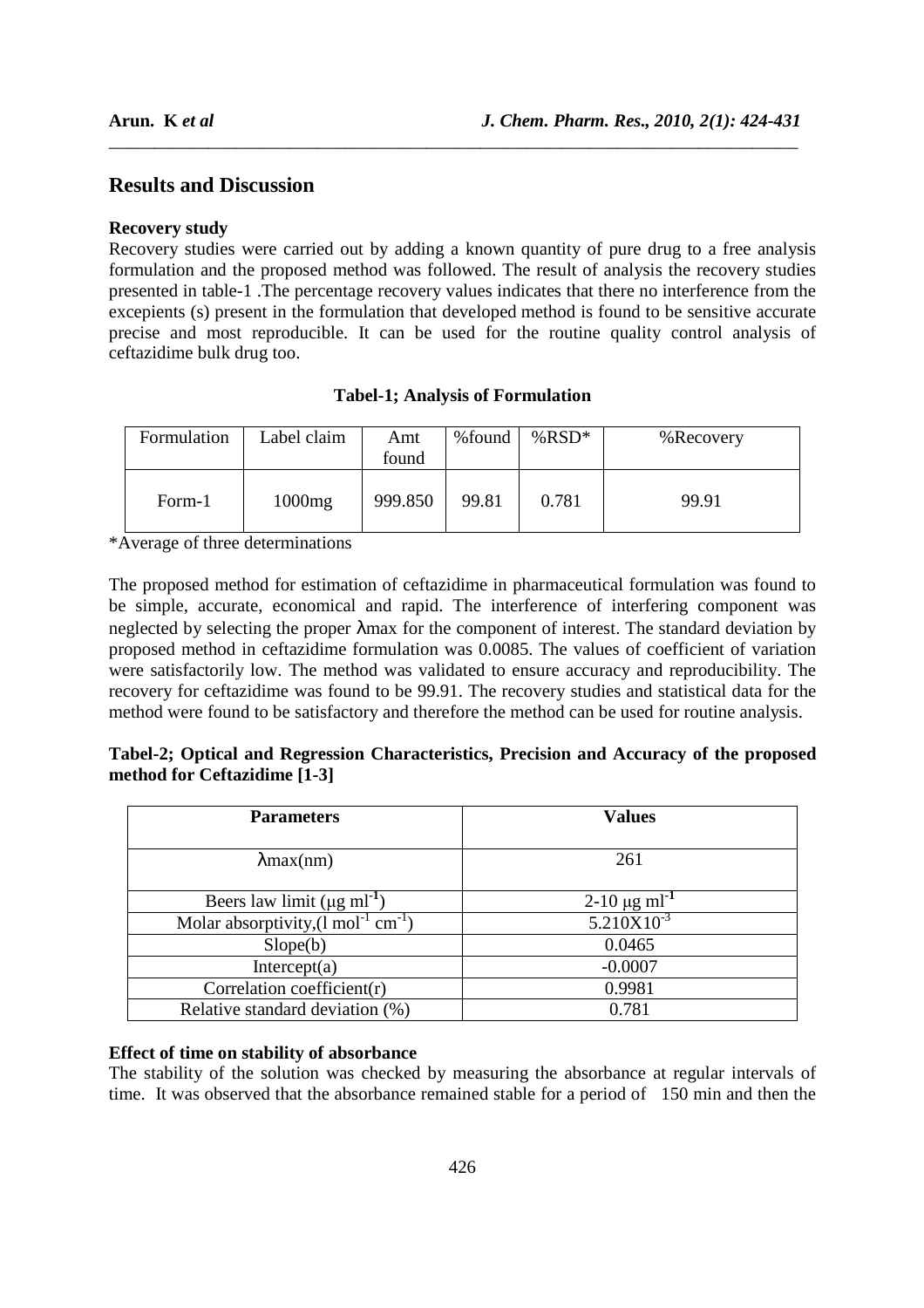absorbance decreased with increase in time. (Fig.2). It was observed that the absorbance remained stable for a period of 135 minutes and then the absorbance is not change. **Table: 3 Stability studies of ceftazidime** 

*\_\_\_\_\_\_\_\_\_\_\_\_\_\_\_\_\_\_\_\_\_\_\_\_\_\_\_\_\_\_\_\_\_\_\_\_\_\_\_\_\_\_\_\_\_\_\_\_\_\_\_\_\_\_\_\_\_\_\_\_\_\_\_\_\_\_\_\_\_\_\_\_\_\_\_\_* 

| No. | Time (min) | <b>Absorbance at 260.5nm</b> |
|-----|------------|------------------------------|
| 1.  | 15         | 0.143                        |
| 2.  | 30         | 0.136                        |
| 3.  | 45         | 0.131                        |
| 4.  | 60         | 0.130                        |
| 5.  | 75         | 0.129                        |
| 6.  | 90         | 0.126                        |
| 7.  | 105        | 0.126                        |
| 8.  | 120        | 0.125                        |
| 9.  | 135        | 0.124                        |
| 10. | 150        | 0.124                        |

**Fig.2: Effect of time on stability of absorbance shown by ceftazidime** 



# **Quantitative estimation**

### **Procedure**

25mg of ceftazidime was accurately weighed and transferred to a clean dry 1000 ml standard flask and dissolved in 0.1N hydrochloric acid. It was shaken for few minutes and the solution was diluted to 1000 ml with same. 10ml of stock solution diluted to 100ml of 0.1N hydrochloric acid. Further result in solution gives 2.5 µg/ml concentration. The resulting solution was carried out for the quantitative estimation.

### **Quantitative estimation of sample no. 1**

| Each vial contains           |                 | $1000 \text{ mg}$ |
|------------------------------|-----------------|-------------------|
| Average content of 10 vials  | $\sim$ 10 $\pm$ | $1000$ mg         |
| Average content of each vial |                 | $1000$ mg         |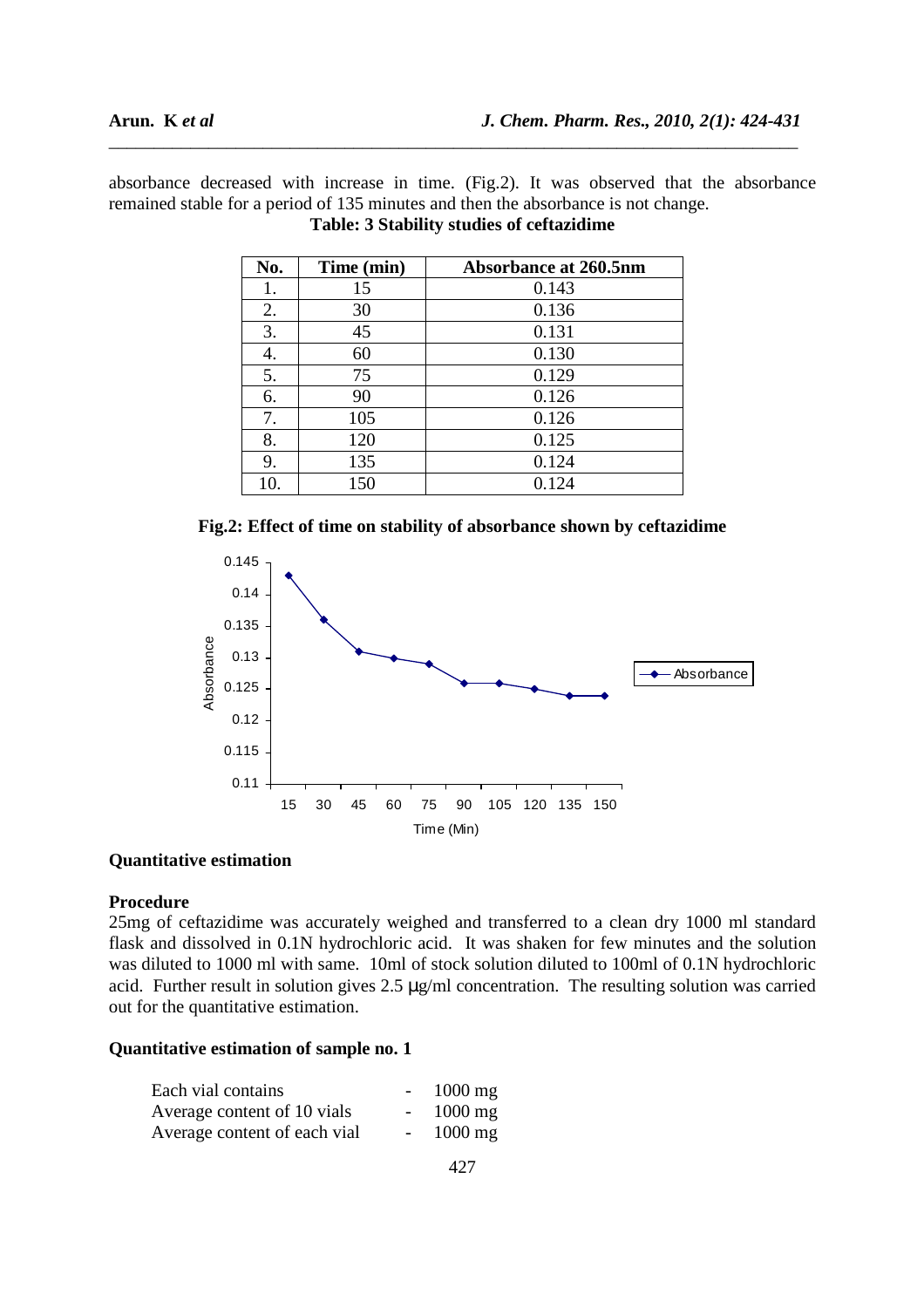| No. | <b>Volume of</b><br><b>Filtrate</b><br>$(\mu g/ml)$ | Absorbance*<br>at 260.5 nm | Conc. from<br><b>Standard</b><br>graph (µg/ml) | <b>Content of</b><br>Drug $(\mu g/ml)$ | Average<br><b>Content</b><br>$(\mu g/ml)$ |
|-----|-----------------------------------------------------|----------------------------|------------------------------------------------|----------------------------------------|-------------------------------------------|
|     |                                                     | 0.1270                     | 4.8473                                         | 2.4236                                 |                                           |
| ۷.  |                                                     | 0.1765                     | 9.9157                                         | 2.4789                                 | 2.488                                     |
| 3.  |                                                     | 0.2979                     | 15.382                                         | 2.5636                                 |                                           |

*\_\_\_\_\_\_\_\_\_\_\_\_\_\_\_\_\_\_\_\_\_\_\_\_\_\_\_\_\_\_\_\_\_\_\_\_\_\_\_\_\_\_\_\_\_\_\_\_\_\_\_\_\_\_\_\_\_\_\_\_\_\_\_\_\_\_\_\_\_\_\_\_\_\_\_\_* 

Ceftazidime powder taken - 25 mg

# **Average of Three readings**

| Average concentration of the drugs | $= 2.488 \,\mathrm{\mu g/ml}$ |
|------------------------------------|-------------------------------|
| 1ml of solution contains           | $= 2.488 \,\mu g$             |
| 10ml of solution contains          | $= 2.488 \times 10$           |
|                                    | $= 24.88 \,\mu g$             |
| Ceftazidime content per vial       | $= 24.88 \times 100 / 25$     |
|                                    | $= 99.54\%$                   |

# **Quantitative estimation of sample no. 2**

|                | $1000 \text{ mg}$ |
|----------------|-------------------|
| $\blacksquare$ | $1000$ mg         |
| $\blacksquare$ | $1000$ mg         |
| $\sim$ $-$     | $25 \text{ mg}$   |
|                |                   |

| No.          | <b>Volume of</b><br><b>Filtrate</b><br>$(\mu g/ml)$ | Absorbance*<br>at 260.5 nm | Conc. from<br><b>Standard</b><br>graph (µg/ml) | <b>Content of</b><br>Drug (µg/ml) | Average<br><b>Content</b><br>$(\mu g/ml)$ |
|--------------|-----------------------------------------------------|----------------------------|------------------------------------------------|-----------------------------------|-------------------------------------------|
|              |                                                     | 0.1270                     | 4.721                                          | 2.3605                            |                                           |
| $\bigcap$    | 4                                                   | 0.1765                     | 10.351                                         | 2.5872                            | 2.4990                                    |
| $\mathbf{z}$ |                                                     | 0.2979                     | 15.303                                         | 2.5500                            |                                           |

# **Average of Three readings**

| Average concentration of the drugs | $= 2.4990 \text{ µg/ml}$  |
|------------------------------------|---------------------------|
| 1ml of solution contains           | $= 2.4990 \mu gl$         |
| 10ml of solution contains          | $= 2.4990 \times 10$      |
|                                    | $= 24.99 \,\mu g$         |
| Ceftazidime content per vial       | $= 24.99 \times 100 / 25$ |
|                                    | $= 99.96\%$               |

# **Accuracy of sample no.1**

| Weight of sample powder taken from vial | $= 25 \text{ mg}$ |
|-----------------------------------------|-------------------|
| Weight of pure drug added               | $= 25 \text{ mg}$ |
| Total weight of the mixture             | $=$ 50 mg         |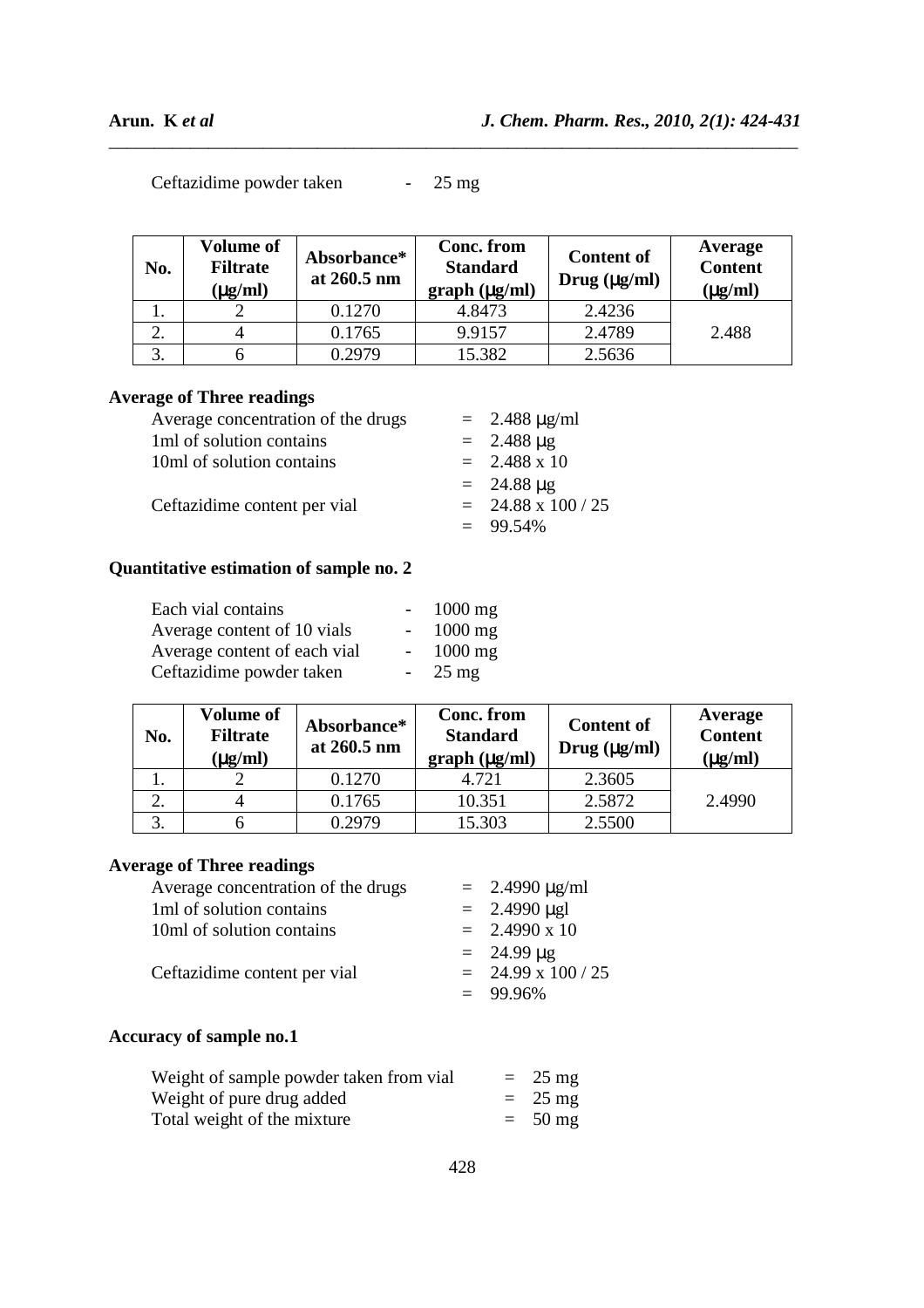| No. | <b>Volume of</b><br><b>Filtrate</b><br>$(\mu g/ml)$ | Absorbance*<br>at 260.5 nm | Conc. from<br><b>Standard</b><br>graph (µg/ml) | <b>Content of</b><br>Drug (µg/ml) | Average<br><b>Content</b><br>$(\mu g/ml)$ |
|-----|-----------------------------------------------------|----------------------------|------------------------------------------------|-----------------------------------|-------------------------------------------|
|     |                                                     | 0.1270                     | 4.960                                          | 2.480                             |                                           |
| 2.  |                                                     | 0.1765                     | 10.460                                         | 2.615                             | 2.4880                                    |
| 3.  |                                                     | 0.2979                     | 14.227                                         | 2.371                             |                                           |

*\_\_\_\_\_\_\_\_\_\_\_\_\_\_\_\_\_\_\_\_\_\_\_\_\_\_\_\_\_\_\_\_\_\_\_\_\_\_\_\_\_\_\_\_\_\_\_\_\_\_\_\_\_\_\_\_\_\_\_\_\_\_\_\_\_\_\_\_\_\_\_\_\_\_\_\_* 

 Weight of the mixture equivalent to 10 mg of Ceftazidime  $= 25 \text{ mg}$ 

# **Average of Three readings**

| Average concentration of the drugs      |                    | $= 2.4880 \,\mu g/ml$     |
|-----------------------------------------|--------------------|---------------------------|
| 1ml of solution contains                | $= 2.4880 \,\mu g$ |                           |
| 10ml of solution contains               |                    | $= 2.4880 \times 10$      |
|                                         | $= 24.88 \,\mu g$  |                           |
| Ceftazidime content per vial            |                    | $= 24.88 \times 100 / 25$ |
|                                         | $= 99.54\%$        |                           |
| <b>Accuracy of sample no.2</b>          |                    |                           |
| Weight of sample powder taken from vial |                    | $= 25 \text{ mg}$         |
| Weight of pure drug added               |                    | $= 25 \text{ mg}$         |
| Total weight of the mixture             |                    | $= 50$ mg                 |

 $10 \text{ mg of Ceftazidine} = 25 \text{ mg}$ 

| No.                | Volume<br>Filtrate (ml) | of Absorbance*<br>at 260.5 nm | from<br>Conc.<br><b>Standard</b><br>graph (µg/ml) | <b>Content</b><br>of<br>Drug $(\mu g/ml)$ | <b>Average</b><br><b>Content</b><br>$(\mu g/ml)$ |  |
|--------------------|-------------------------|-------------------------------|---------------------------------------------------|-------------------------------------------|--------------------------------------------------|--|
|                    |                         | 0.1270                        | 5.156                                             | 2.578                                     |                                                  |  |
| 2.                 |                         | 0.1765                        | 9.724                                             | 2.431                                     | 2.510                                            |  |
| $\mathbf{c}$<br>ິ. |                         | 0.2979                        | 15.121                                            | 2.520                                     |                                                  |  |

# **Average of Three readings**

| Average concentration of the drugs | $= 2.510 \,\mu g/ml$      |
|------------------------------------|---------------------------|
| 1ml of solution contains           | $= 2.510 \,\mu g$         |
| 10ml of powder contains            | $= 2.510 \times 10$       |
|                                    | $= 25.10 \,\mu g$         |
| Ceftazidime content per vial       | $= 25.10 \times 100 / 25$ |
|                                    | $= 100.42\%$              |

# Accu

Weight of the mixture equivalent to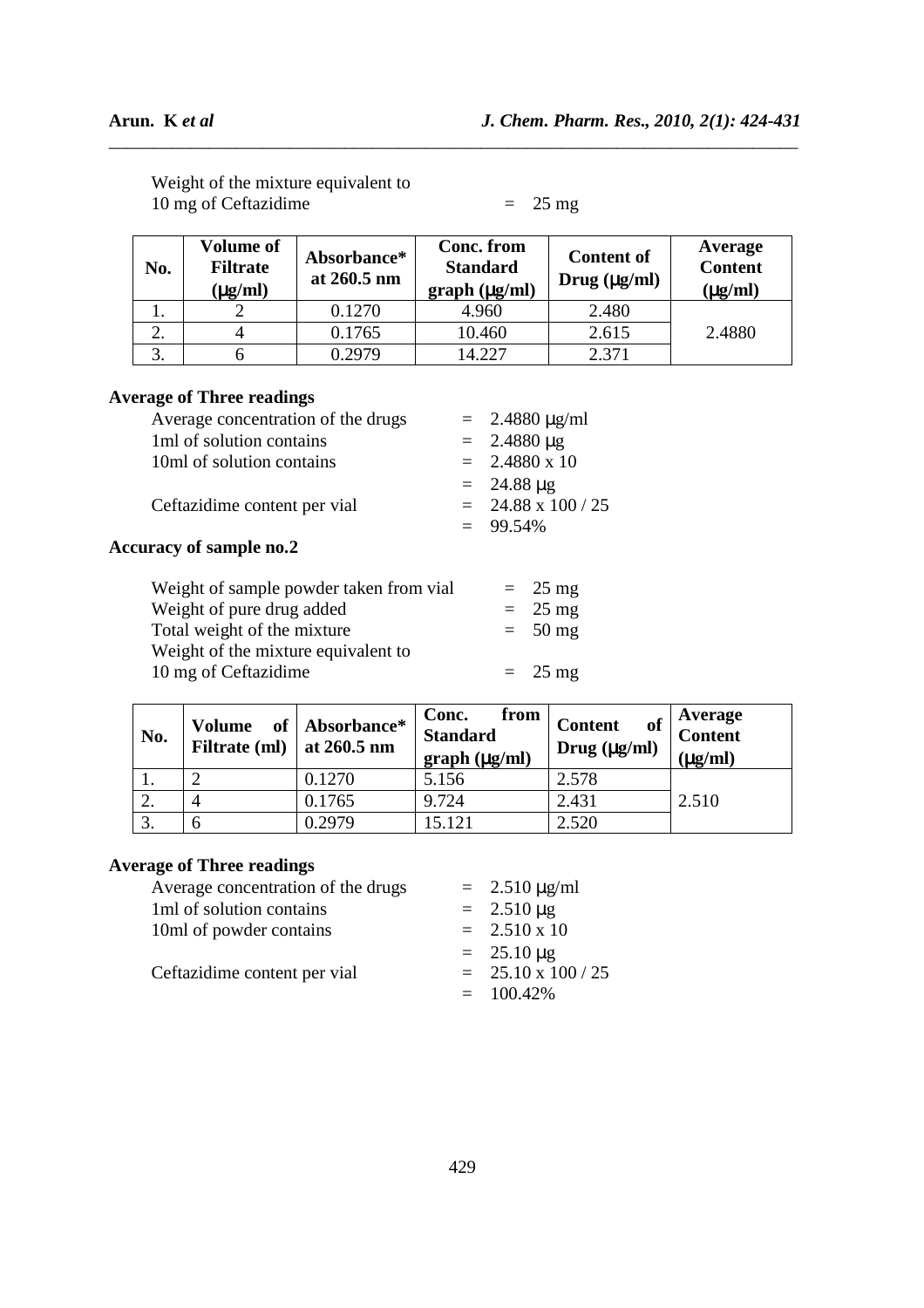| Drug<br>Code | Label<br>Claim<br>(mg) | Percentage<br><b>Purity</b> | Percentage<br><b>Deviation</b> | <b>Standard</b><br><b>Deviation</b> | <b>Relative</b><br><b>Standard</b><br><b>Deviation</b> | <b>Standard</b><br><b>Error</b> of<br><b>Mean</b> |
|--------------|------------------------|-----------------------------|--------------------------------|-------------------------------------|--------------------------------------------------------|---------------------------------------------------|
| Sample 1     | 25                     | 99.54                       | 0.46                           | 0.0085                              | 0.2137                                                 | 0.00213                                           |
| Sample 2     | 25                     | 99.96                       | 0.04                           | 0.0159                              | 0.3987                                                 | 0.00398                                           |

### **Table 4: Quantitative estimation and statistical parameters of ceftazidime**

*\_\_\_\_\_\_\_\_\_\_\_\_\_\_\_\_\_\_\_\_\_\_\_\_\_\_\_\_\_\_\_\_\_\_\_\_\_\_\_\_\_\_\_\_\_\_\_\_\_\_\_\_\_\_\_\_\_\_\_\_\_\_\_\_\_\_\_\_\_\_\_\_\_\_\_\_* 

### **Precision**

Standard drug solution was prepared as per procedure given under preparation of standard curve. This parameter was validated by assaying number of aliquots of homogeneous samples of ceftazidime and estimating its validity using parameters such as standard deviation (SD) and relative standard deviation.

| S.<br>No. | <b>Volume of</b><br>solution<br>(ml) | Conc. of<br>drug (µg) | Absorbance at 260.5 (nm) |        |        | <b>Mean</b><br>absorbance | Conc.<br>form<br>standard<br>graph | R.S.D.<br>$(\%)$ |
|-----------|--------------------------------------|-----------------------|--------------------------|--------|--------|---------------------------|------------------------------------|------------------|
| ı.        | 2                                    | 20                    | 0.1270                   | 0.1268 | 0.1273 | 0.1270                    | 2.480                              | 0.0085           |
| 2.        | 4                                    | 30                    | 0.1765                   | 0.1762 | 0.1768 | 0.1765                    | 2.615                              | 0.0112           |
| 3.        | 6                                    | 40                    | 0.2979                   | 0.2976 | 0.2981 | 0.2978                    | 2.371                              | 0.010            |

**Table 5: Precision** 

# **Conclusion**

The quantitative reproducibility, precision and accuracy of the method were carried out. The results confirm the reproducibility, precision and accuracy of the method. The marketed formulations were analyzed by the proposed method and were found that there was no interference with the exicipents incorporated in the injection formulation as seen from recovery studies. The method described can be used for the estimation of injection formulation due to simplicity in preparation and cost effective. The results obtained all in close declaration and found to be satisfactory. The method can be adopted for the confirmation of ceftazidime in pure as well as for its formulation.

## **References**

[1] Quality assurance of pharmaceuticals Vol;2, Pg. No.16, Berry I.R. and Nash-Pharmaceuticals process validation –II, Marcel Decker Inc. New York.

[2] Alfonso Genera in Remington's pharmaceutical series,  $18<sup>th</sup>$  edition, Mack publishing company, **1990,** Pg. No.648.

[3] P.D. Seth, Qualitative analysis of drugs and its formulations,  $4<sup>th</sup>$  edition, 1996, Pp. No. 1-19.